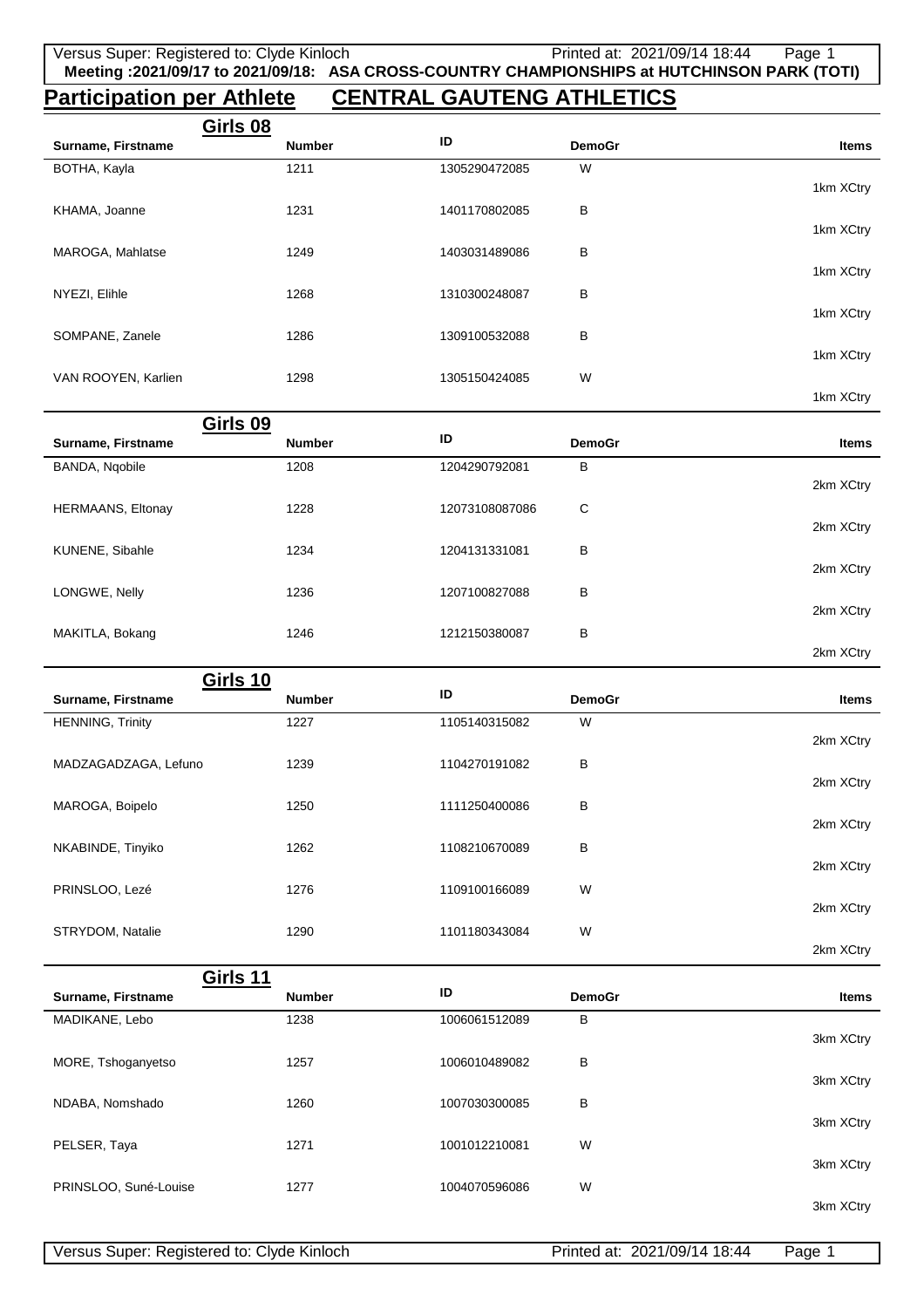## Versus Super: Registered to: Clyde Kinloch Printed at: 2021/09/14 18:44 Page 2 **Meeting :2021/09/17 to 2021/09/18: ASA CROSS-COUNTRY CHAMPIONSHIPS at HUTCHINSON PARK (TOTI)**

SESOKO, Thato 3km XCtry 1284 1005180539080 B **Girls 12 Surname, Firstname ID DemoGraphic Litems ID DemoGraphic Litems ID** BARKLEY, Kelly-Lynn 3km XCtry 1209 0904060263087 W DYOWI, Aphiwe 3km XCtry 1221 0901141198084 B FOURIE, Tiyani 3km XCtry 1222 0906010490082 W MAHARAJ, Anaamika 3km XCtry 1240 0905090166083 I MALEBO, Akhona 3km XCtry 1247 0911260860083 B MASHAMAITE, Mmakgabo 3km XCtry 1251 0904050236085 B **Girls 13**

| Surname, Firstname | <b>Number</b> | ID            | <b>DemoGr</b> | <b>Items</b> |
|--------------------|---------------|---------------|---------------|--------------|
| MAKGATA, Karabo    | 1243          | 0803150318084 | B             |              |
|                    |               |               | B             | 3km XCtry    |
| MBOKANE, Polite    | 1253          | 0804231479085 |               | 3km XCtry    |
| MENTZ, Chemené     | 1254          | 0808080461086 | W             |              |
|                    |               |               |               | 3km XCtry    |
| ROOME, Megan       | 1280          | 0804160369083 | W             |              |
| SCHWULST, Rachel   | 1281          | 0808291620082 | W             | 3km XCtry    |
|                    |               |               |               | 3km XCtry    |
| THLAPI, Karabo     | 1292          | 0806190447086 | В             |              |
|                    |               |               |               | 3km XCtry    |

|   |               |               | Girls 14      |                    |
|---|---------------|---------------|---------------|--------------------|
|   | <b>DemoGr</b> | ID            | <b>Number</b> | Surname, Firstname |
| W |               | 0708270155086 | 1223          | GRAY, Loghan       |
| В |               | 0704120355083 | 1230          | KGALEMA, Tshepiso  |
| В |               | 0712161113089 | 1263          | NKABINI, Lihle     |
|   |               |               |               |                    |
| В |               | 0712080073083 | 1267          | NYATHI, Lee Sue    |
| W |               | 0704160349087 | 1275          | PRETORIUS, Hanri   |
| W |               | 0703061664081 | 1279          | ROBINSON, Kiona    |

|                     | Girls 15                                   |               |                              |              |
|---------------------|--------------------------------------------|---------------|------------------------------|--------------|
| Surname, Firstname  | <b>Number</b>                              | ID            | <b>DemoGr</b>                | <b>Items</b> |
| DE MEYER, Camryn    | 1217                                       | 0602060339085 | W                            |              |
|                     |                                            |               |                              | 4km XCtry    |
| DLAMINI, Nonhlanhla | 1218                                       | 0610241170089 | B                            |              |
|                     |                                            |               |                              | 4km XCtry    |
| GUMEDE, Ntombi      | 1225                                       | 0609131784082 | в                            |              |
|                     |                                            |               |                              | 4km XCtry    |
| MAKGOKA, Kamogelo   | 1245                                       | 0607220851085 | в                            |              |
|                     |                                            |               |                              | 4km XCtry    |
|                     | Versus Super: Registered to: Clyde Kinloch |               | Printed at: 2021/09/14 18:44 | Page 2       |

4km XCtry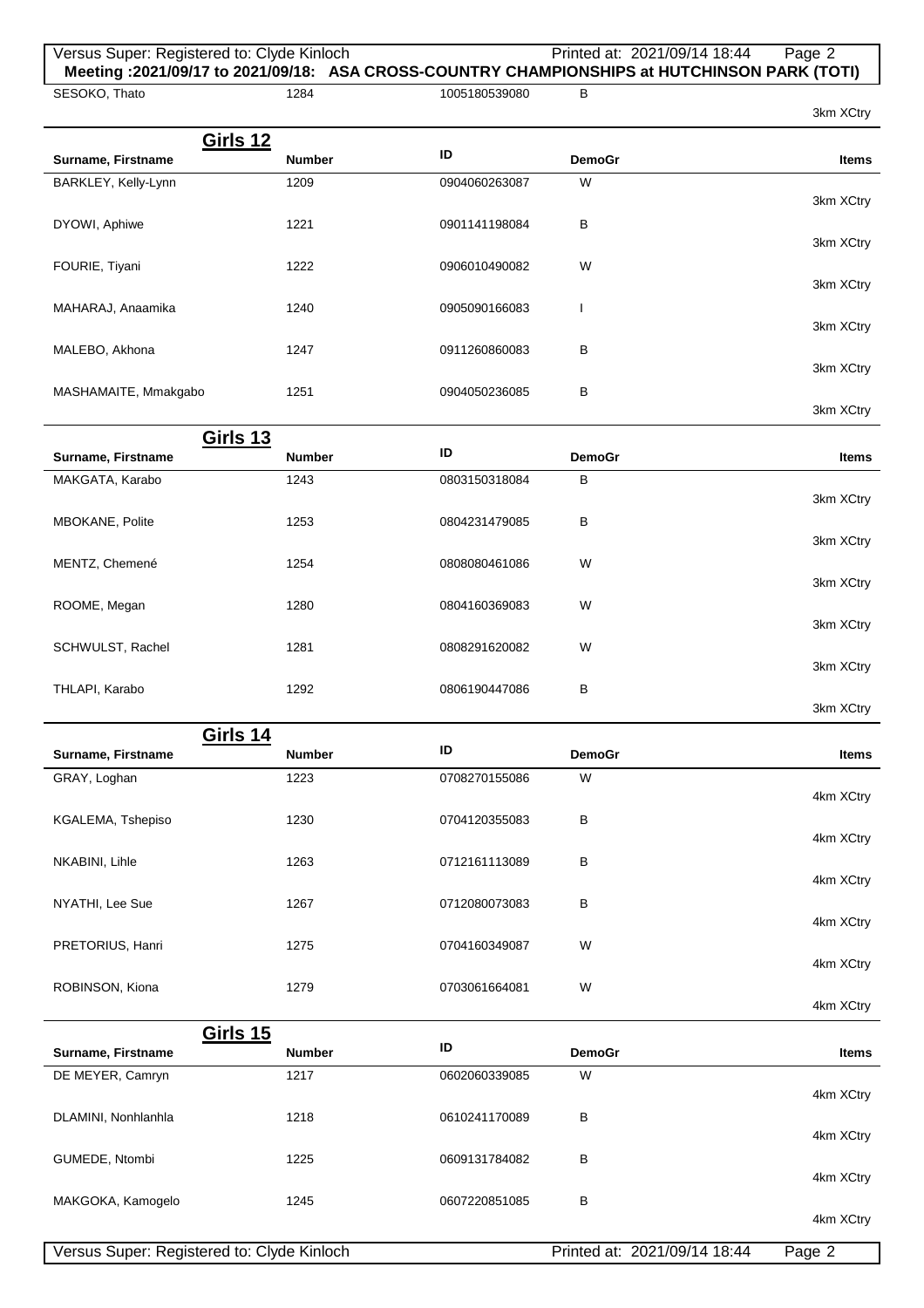|                     | Versus Super: Registered to: Clyde Kinloch                                                           |               | Printed at: 2021/09/14 18:44 | Page 3    |
|---------------------|------------------------------------------------------------------------------------------------------|---------------|------------------------------|-----------|
| NKANYANI, Lebo      | Meeting: 2021/09/17 to 2021/09/18: ASA CROSS-COUNTRY CHAMPIONSHIPS at HUTCHINSON PARK (TOTI)<br>1264 | 0606260649086 | в                            |           |
|                     |                                                                                                      |               |                              | 4km XCtry |
| NKOSI, Hlengiwe     | 1265                                                                                                 | 0603080960082 | В                            |           |
|                     |                                                                                                      |               |                              | 4km XCtry |
|                     | <b>Girls 16</b>                                                                                      |               |                              |           |
| Surname, Firstname  | <b>Number</b>                                                                                        | ID            | <b>DemoGr</b>                | Items     |
| MAKGATHA, Naledi    | 1244                                                                                                 | 0508140514086 | B                            |           |
|                     |                                                                                                      |               |                              | 4km XCtry |
| MASHISHI, Khunedi   | 1252                                                                                                 | 0501031370080 | В                            |           |
| SEDIMO, Segomotsi   | 1283                                                                                                 | 0503171178083 | В                            | 4km XCtry |
|                     |                                                                                                      |               |                              | 4km XCtry |
| SHOKANE, Kgopotso   | 1285                                                                                                 | 0508290674086 | В                            |           |
|                     |                                                                                                      |               |                              | 4km XCtry |
| STRYDOM, Janelle    | 1289                                                                                                 | 0503231055081 | W                            |           |
|                     |                                                                                                      |               |                              | 4km XCtry |
| TLOU, Ntokozo       | 1294                                                                                                 | 0508090966080 | В                            |           |
|                     |                                                                                                      |               |                              | 4km XCtry |
|                     | Girls 17                                                                                             | ID            |                              |           |
| Surname, Firstname  | <b>Number</b>                                                                                        |               | <b>DemoGr</b>                | Items     |
| DE BEER, Jolandi    | 1214                                                                                                 | 0412060369086 | W                            |           |
|                     |                                                                                                      |               |                              | 4km XCtry |
| GUMEDE, Ntokozo     | 1224                                                                                                 | 0412111335086 | В                            | 4km XCtry |
| KORKIE, Sue-Caiylen | 1232                                                                                                 | 0402170428088 | C                            |           |
|                     |                                                                                                      |               |                              | 4km XCtry |
| MABHENA, Faith      | 1237                                                                                                 | 0408151426082 | В                            |           |
|                     |                                                                                                      |               |                              | 4km XCtry |
| NELSON, Emilie      | 1261                                                                                                 | 0402070064082 | W                            |           |
|                     |                                                                                                      |               |                              | 4km XCtry |
| STOLTZ, Corlize     | 1288                                                                                                 | 0407260125080 | W                            |           |
|                     |                                                                                                      |               |                              | 4km XCtry |
|                     | <b>Girls 19</b>                                                                                      | ID            |                              |           |
| Surname, Firstname  | <b>Number</b>                                                                                        |               | <b>DemoGr</b>                | Items     |
| COETZEE, Gene       | 1213                                                                                                 | 0212050100081 | W                            | 6km XCtry |
| KUMILE, Kenaleone   | 1233                                                                                                 | 0208140532085 | в                            |           |
|                     |                                                                                                      |               |                              | 6km XCtry |
| LESENYEHO, Maki     | 1235                                                                                                 | 0309171138089 | в                            |           |
|                     |                                                                                                      |               |                              | 6km XCtry |
| MTHETHO, Thembi     | 1259                                                                                                 | 0302020634085 | в                            |           |
|                     |                                                                                                      |               |                              | 6km XCtry |
| MTHETHO, Thembisile | 1258                                                                                                 | 0302020633087 | в                            |           |
|                     |                                                                                                      |               |                              | 6km XCtry |
| THWALA, Khanyisile  | 1293                                                                                                 | 0203210628087 | в                            | 6km XCtry |
|                     |                                                                                                      |               |                              |           |
| Surname, Firstname  | <b>Women 23</b><br><b>Number</b>                                                                     | ID            | <b>DemoGr</b>                | Items     |
| ADAMS, Simone       | 1206                                                                                                 | 9911230047085 | C                            |           |
|                     |                                                                                                      |               |                              | 4km XCtry |
| DUBE, Fina          | 1219                                                                                                 | 0009241351080 | в                            |           |
|                     |                                                                                                      |               |                              | 4km XCtry |
| DUMISA, Sisanda     | 1220                                                                                                 | 0008230617089 | В                            |           |
|                     |                                                                                                      |               |                              | 4km XCtry |
|                     | Versus Super: Registered to: Clyde Kinloch                                                           |               | Printed at: 2021/09/14 18:44 | Page 3    |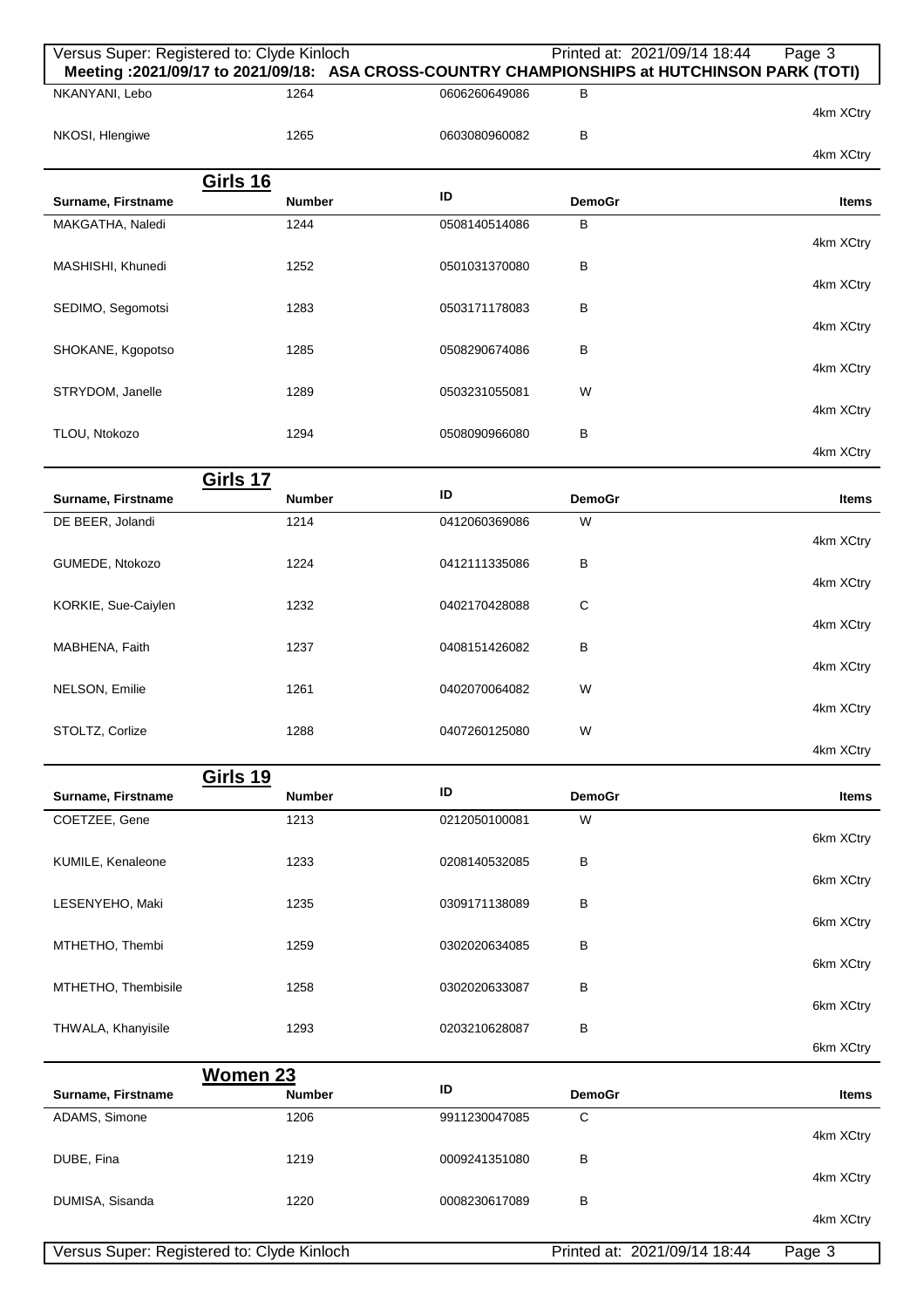| Versus Super: Registered to: Clyde Kinloch |                           |               |               | Printed at: 2021/09/14 18:44<br>Page 4<br>Meeting : 2021/09/17 to 2021/09/18: ASA CROSS-COUNTRY CHAMPIONSHIPS at HUTCHINSON PARK (TOTI) |
|--------------------------------------------|---------------------------|---------------|---------------|-----------------------------------------------------------------------------------------------------------------------------------------|
| NKUNA, Welma                               | 1266                      | 0013101703085 | В             | 4km XCtry                                                                                                                               |
| RAMELA, Lebogang                           | 1278                      | 0004100491085 | В             | 4km XCtry                                                                                                                               |
| SEABI, Ntombenhle                          | 1282                      | 0106210197088 | B             | 4km XCtry                                                                                                                               |
|                                            | Women 25                  |               |               |                                                                                                                                         |
| Surname, Firstname                         | <b>Number</b>             | ID            | <b>DemoGr</b> | <b>Items</b>                                                                                                                            |
| BATJI, Makoma                              | 1210                      | 9301220933082 | В             |                                                                                                                                         |
| BRENTANO-MURPHY, Zoe                       | 1212                      | 9008070067081 | W             | 10km XCtry                                                                                                                              |
|                                            |                           |               |               | 4km XCtry                                                                                                                               |
| JOUBERT, Cornelia                          | 1229                      | 8806220091088 | W             | 4km XCtry                                                                                                                               |
| MAISA, Zanele                              | 1241                      | 9604100541085 | В             |                                                                                                                                         |
|                                            |                           |               |               | 4km XCtry                                                                                                                               |
| MENZE, Zandile Winie                       | 1255                      | 9301051223082 | В             |                                                                                                                                         |
|                                            |                           |               |               | 10km XCtry                                                                                                                              |
| OLDKNOW, Cian                              | 1270                      | 9609170038086 | W             |                                                                                                                                         |
|                                            |                           |               |               | 4km XCtry                                                                                                                               |
| PHALULA, Diana Lebo                        | 1273                      | 8312091022088 | В             |                                                                                                                                         |
|                                            |                           |               |               | 10km XCtry                                                                                                                              |
| PHALULA-LUTHULI, Lebogang                  | 1274                      | 8312090639080 | В             | 10km XCtry                                                                                                                              |
|                                            |                           |               |               |                                                                                                                                         |
| SOSIBO, Cacisile                           | 1287                      | 9708310608087 | В             | 10km XCtry                                                                                                                              |
| VAN DER MERWE, Nicole                      | 1296                      | 9810280088082 | W             |                                                                                                                                         |
|                                            |                           |               |               | 4km XCtry                                                                                                                               |
| VAN JAARSVELD, Kate                        | 1297                      | 8708130136088 | W             |                                                                                                                                         |
|                                            |                           |               |               | 4km XCtry                                                                                                                               |
| ZWANE, Farida                              | 1300                      | 9602110172081 | В             |                                                                                                                                         |
|                                            |                           |               |               | 10km XCtry                                                                                                                              |
|                                            | Women 35                  |               |               |                                                                                                                                         |
| Surname, Firstname                         | <b>Number</b>             | ID            | <b>DemoGr</b> | <b>Items</b>                                                                                                                            |
| BALOYI, Hlamuselani                        | 1207                      | 8506241318086 | в             |                                                                                                                                         |
|                                            |                           |               |               | 4km XCtry Masters Women 35 to 49                                                                                                        |
| MAITLAND-STUART, Jessica                   | 1242                      | 8204140239088 | W             |                                                                                                                                         |
|                                            |                           |               |               | 4km XCtry Masters Women 35 to 49                                                                                                        |
| MOLOTO, Makoena                            | 1256                      | 8512251210080 | В             |                                                                                                                                         |
|                                            |                           |               |               | 4km XCtry Masters Women 35 to 49                                                                                                        |
| TEMLETT, Angela                            | 1291                      | 8506140048081 | W             | 4km XCtry Masters Women 35 to 49                                                                                                        |
|                                            |                           |               |               |                                                                                                                                         |
| Surname, Firstname                         | Women 40<br><b>Number</b> | ID            | <b>DemoGr</b> | <b>Items</b>                                                                                                                            |
| HENDERSON, Jeannie                         | 1226                      | 7909250088080 | W             |                                                                                                                                         |
|                                            |                           |               |               | 4km XCtry Masters Women 35 to 49                                                                                                        |
| MARAIS, Ilse                               | 1248                      | 7709300063087 | W             |                                                                                                                                         |
|                                            |                           |               |               | 4km XCtry Masters Women 35 to 49                                                                                                        |
| OBERHOLZER, Helena                         | 1269                      | 7702260067081 | W             |                                                                                                                                         |
|                                            |                           |               |               | 4km XCtry Masters Women 35 to 49                                                                                                        |
| PHAKA, Maphuti                             | 1272                      | 7805090901088 | B             |                                                                                                                                         |
|                                            |                           |               |               | 4km XCtry Masters Women 35 to 49                                                                                                        |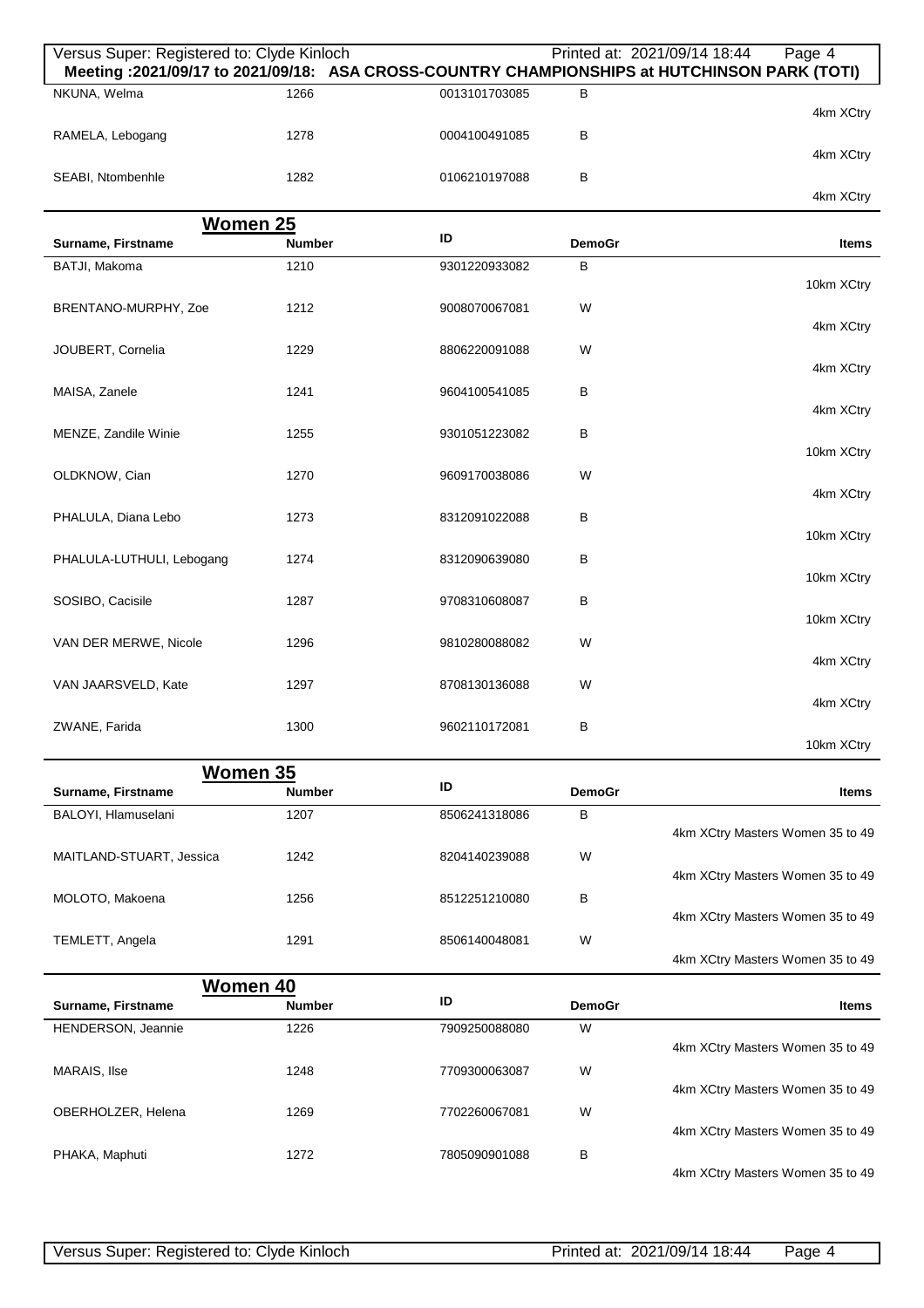### Versus Super: Registered to: Clyde Kinloch Printed at: 2021/09/14 18:44 Page 5 **Meeting :2021/09/17 to 2021/09/18: ASA CROSS-COUNTRY CHAMPIONSHIPS at HUTCHINSON PARK (TOTI)**

|                                     | Women 45      |               |               |                                  |
|-------------------------------------|---------------|---------------|---------------|----------------------------------|
| Surname, Firstname                  | <b>Number</b> | ID            | <b>DemoGr</b> | <b>Items</b>                     |
| DE FOUW, Phyllis                    | 1215          | 7112060286081 | W             |                                  |
|                                     |               |               |               | 4km XCtry Masters Women 35 to 49 |
| DE MEYER, Patricia                  | 1216          | 7512050013082 | W             |                                  |
|                                     |               |               |               | 4km XCtry Masters Women 35 to 49 |
| <b>TSEPETSI, Morakane Elizabeth</b> | 1295          | 7412270621089 | В             |                                  |
|                                     |               |               |               | 4km XCtry Masters Women 35 to 49 |
| VILAKAZI, Maria                     | 1299          | 7511150788080 | B             |                                  |
|                                     |               |               |               | 4km XCtry Masters Women 35 to 49 |

|                      | Boys 08       |               |               |              |
|----------------------|---------------|---------------|---------------|--------------|
| Surname, Firstname   | <b>Number</b> | ID            | <b>DemoGr</b> | <b>Items</b> |
| ROHRBECK, Daniel     | 1367          | 1309176021081 | W             |              |
|                      |               |               |               | 1km XCtry    |
| SCHWULST, Benjamin   | 1371          | 1302235305082 | W             |              |
|                      |               |               |               | 1km XCtry    |
| STRYDOM, Matthew     | 1381          | 1303185221089 | W             |              |
|                      |               |               |               | 1km XCtry    |
| TOTO, Gladwell       | 1386          | 1302245301089 | в             |              |
|                      |               |               |               | 1km XCtry    |
| VAN DER MERWE, Evert | 1388          | 1308275310080 | W             |              |
|                      |               |               |               | 1km XCtry    |
| WOHLFAHRT, Luan      | 1394          | 1301215393084 | W             |              |
|                      |               |               |               | 1km XCtry    |

| <b>Boys 09</b>     |               |               |               |              |
|--------------------|---------------|---------------|---------------|--------------|
| Surname, Firstname | <b>Number</b> | ID            | <b>DemoGr</b> | <b>Items</b> |
| BILA, Sinethemba   | 1301          | 1207195547088 | В             |              |
|                    |               |               |               | 2km XCtry    |
| BOOYSEN, Kade      | 1303          | 1202275290089 | W             |              |
|                    |               |               |               | 2km XCtry    |
| GRAY, Lance        | 1312          | 1207165311085 | W             |              |
|                    |               |               |               | 2km XCtry    |
| MASUMPA, Siyabonga | 1328          | 1202115352081 | В             |              |
|                    |               |               |               | 2km XCtry    |
| MOODLEY, Cohen     | 1343          | 1203125317080 | ш             |              |
|                    |               |               |               | 2km XCtry    |
| RAMASODI, Olwethu  | 1363          | 1202065802085 | B             | 2km XCtry    |
|                    |               |               |               |              |
| Boys 10            |               |               |               |              |
| Surname, Firstname | <b>Number</b> | ID            | <b>DemoGr</b> | <b>Items</b> |
| DIVIANI, Logan     | 1309          | 1105105573089 | $\mathbf C$   |              |
|                    |               |               |               | 2km XCtry    |
| MENTZ, Hanco       | 1333          | 1110215130085 | W             |              |
|                    |               |               |               | 2km XCtry    |
| MUVALE, Costodio   | 1354          | 1101256129086 | в             |              |
|                    |               |               |               | 2km XCtry    |
| SAMBO, Hudson      | 1369          | 1101186375080 | в             | 2km XCtry    |
| TRYTSMAN, Ruben    | 1387          | 1102035276081 | W             |              |
|                    |               |               |               | 2km XCtry    |
|                    |               |               |               |              |

1393 1108315203083 W

2km XCtry

WESTERMEYER, Christopher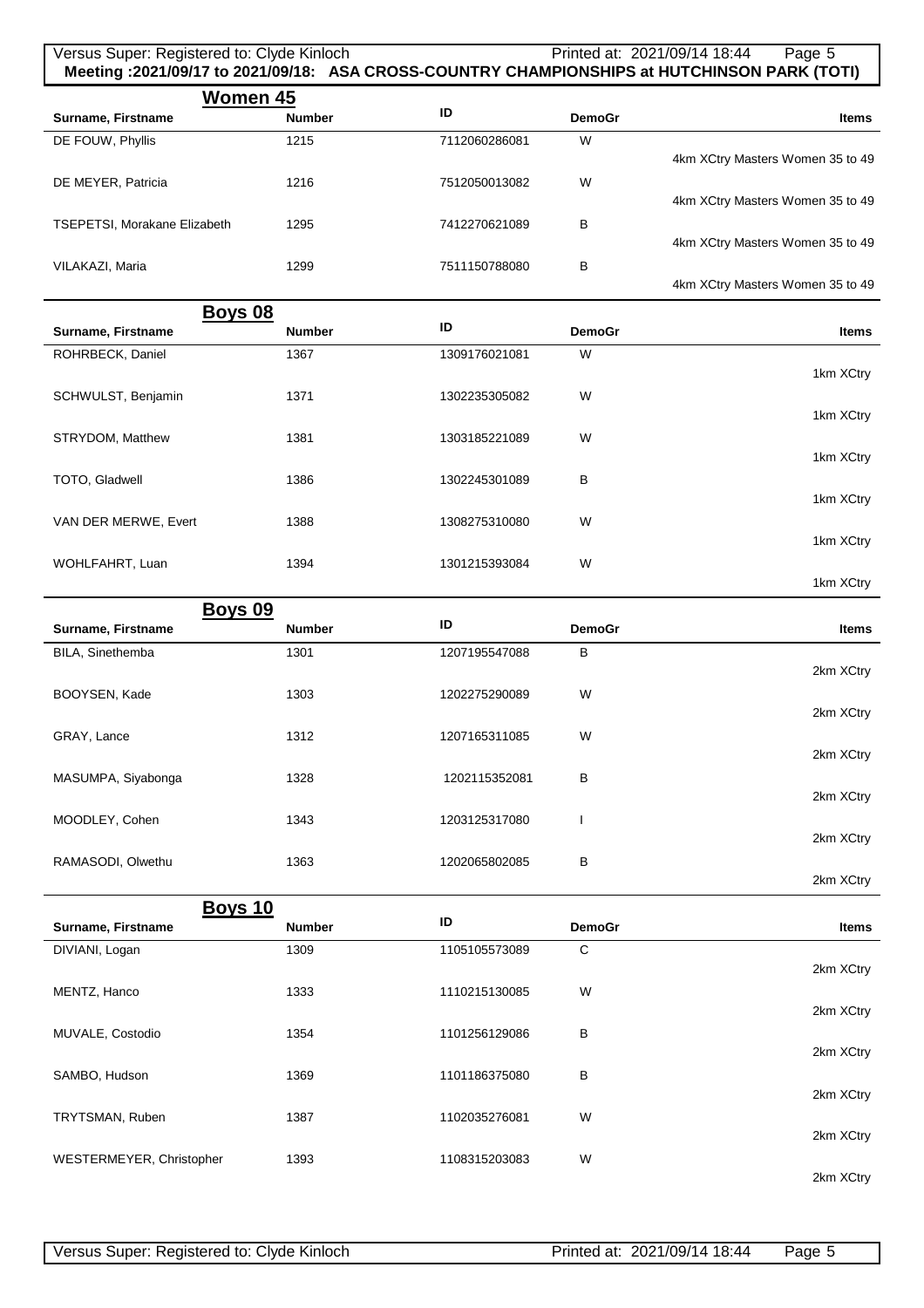| Versus Super: Registered to: Clyde Kinloch |               |                |               | Printed at: 2021/09/14 18:44<br>Page 6<br>Meeting :2021/09/17 to 2021/09/18: ASA CROSS-COUNTRY CHAMPIONSHIPS at HUTCHINSON PARK (TOTI) |  |
|--------------------------------------------|---------------|----------------|---------------|----------------------------------------------------------------------------------------------------------------------------------------|--|
| <u>Boys 11</u><br>Surname, Firstname       | <b>Number</b> | ID             | <b>DemoGr</b> | Items                                                                                                                                  |  |
| LUSITI, Sephenati                          | 1322          | 1005175088086  | в             |                                                                                                                                        |  |
|                                            |               |                |               | 3km XCtry                                                                                                                              |  |
| MARITZ, Eduard                             | 1326          | 1001165171080  | в             | 3km XCtry                                                                                                                              |  |
| MATHUNYANE, Khumalo                        | 1329          | 1002246193085  | В             |                                                                                                                                        |  |
|                                            |               |                |               | 3km XCtry                                                                                                                              |  |
| MTHOMBENI, Kelebogile                      | 1353          | 1003106007084  | в             | 3km XCtry                                                                                                                              |  |
| NKABINI, Lindani                           | 1357          | 1003205214086  | в             |                                                                                                                                        |  |
|                                            |               |                |               | 3km XCtry                                                                                                                              |  |
| SAMBO, Dawson                              | 1370          | 1002115576089  | В             | 3km XCtry                                                                                                                              |  |
| <b>Boys 12</b>                             |               |                |               |                                                                                                                                        |  |
| Surname, Firstname                         | <b>Number</b> | ID             | <b>DemoGr</b> | <b>Items</b>                                                                                                                           |  |
| BROOKS, Tyran                              | 1305          | 0902275837083  | W             |                                                                                                                                        |  |
|                                            |               |                |               | 3km XCtry                                                                                                                              |  |
| LEGONG, Khomotso                           | 1319          | 0906286186083  | В             | 3km XCtry                                                                                                                              |  |
| MALONE, Siyanda                            | 1325          | 0903155191088  | В             |                                                                                                                                        |  |
|                                            |               |                |               | 3km XCtry                                                                                                                              |  |
| MLAMBO, Sihawu                             | 1336          | 0909195762085  | в             |                                                                                                                                        |  |
| MOTOLO, Ntando                             | 1348          | 0904115431085  | в             | 3km XCtry                                                                                                                              |  |
|                                            |               |                |               | 3km XCtry                                                                                                                              |  |
| NKOMENI, Siyacela                          | 1358          | 0912045878085  | В             |                                                                                                                                        |  |
|                                            |               |                |               | 3km XCtry                                                                                                                              |  |
| <b>Boys 13</b><br>Surname, Firstname       | <b>Number</b> | ID             | <b>DemoGr</b> | Items                                                                                                                                  |  |
| <b>BOUWER, Marthinus</b>                   | 1304          | 0804135332083  | W             |                                                                                                                                        |  |
|                                            |               |                |               | 4km XCtry                                                                                                                              |  |
| BUTHELEZI, Mbuso                           | 1307          | 08052853920852 | в             | 4km XCtry                                                                                                                              |  |
| DLHOMO, Sibusiso                           | 1310          | 0801145745080  | в             |                                                                                                                                        |  |
|                                            |               |                |               | 4km XCtry                                                                                                                              |  |
| HORNE, Nicholas                            | 1316          | 0812175688082  | W             | 4km XCtry                                                                                                                              |  |
| NORUSHE, Aqhama                            | 1359          | 0801195393088  | В             |                                                                                                                                        |  |
|                                            |               |                |               | 4km XCtry                                                                                                                              |  |
| WALSH, Nathan                              | 1392          | 0803045418081  | в             |                                                                                                                                        |  |
|                                            |               |                |               | 4km XCtry                                                                                                                              |  |
| <b>Boys 14</b><br>Surname, Firstname       | <b>Number</b> | ID             | <b>DemoGr</b> | Items                                                                                                                                  |  |
| LOURENS, Ewan                              | 1321          | 0701305363080  | W             |                                                                                                                                        |  |
|                                            |               |                |               | 4km XCtry                                                                                                                              |  |
| MOKHUMO, Xolani                            | 1340          | 0704035548087  | в             | 4km XCtry                                                                                                                              |  |
| MOTHAE, Neo                                | 1346          | 0705076553084  | в             |                                                                                                                                        |  |
|                                            |               |                |               | 4km XCtry                                                                                                                              |  |
| MOTSHWENENG, Tshepo                        | 1349          | 0710136104084  | в             |                                                                                                                                        |  |
| SEBOA, Itumeleng                           | 1372          | 0701186498088  | В             | 4km XCtry                                                                                                                              |  |
|                                            |               |                |               | 4km XCtry                                                                                                                              |  |
| Versus Super: Registered to: Clyde Kinloch |               |                |               | Printed at: 2021/09/14 18:44<br>Page 6                                                                                                 |  |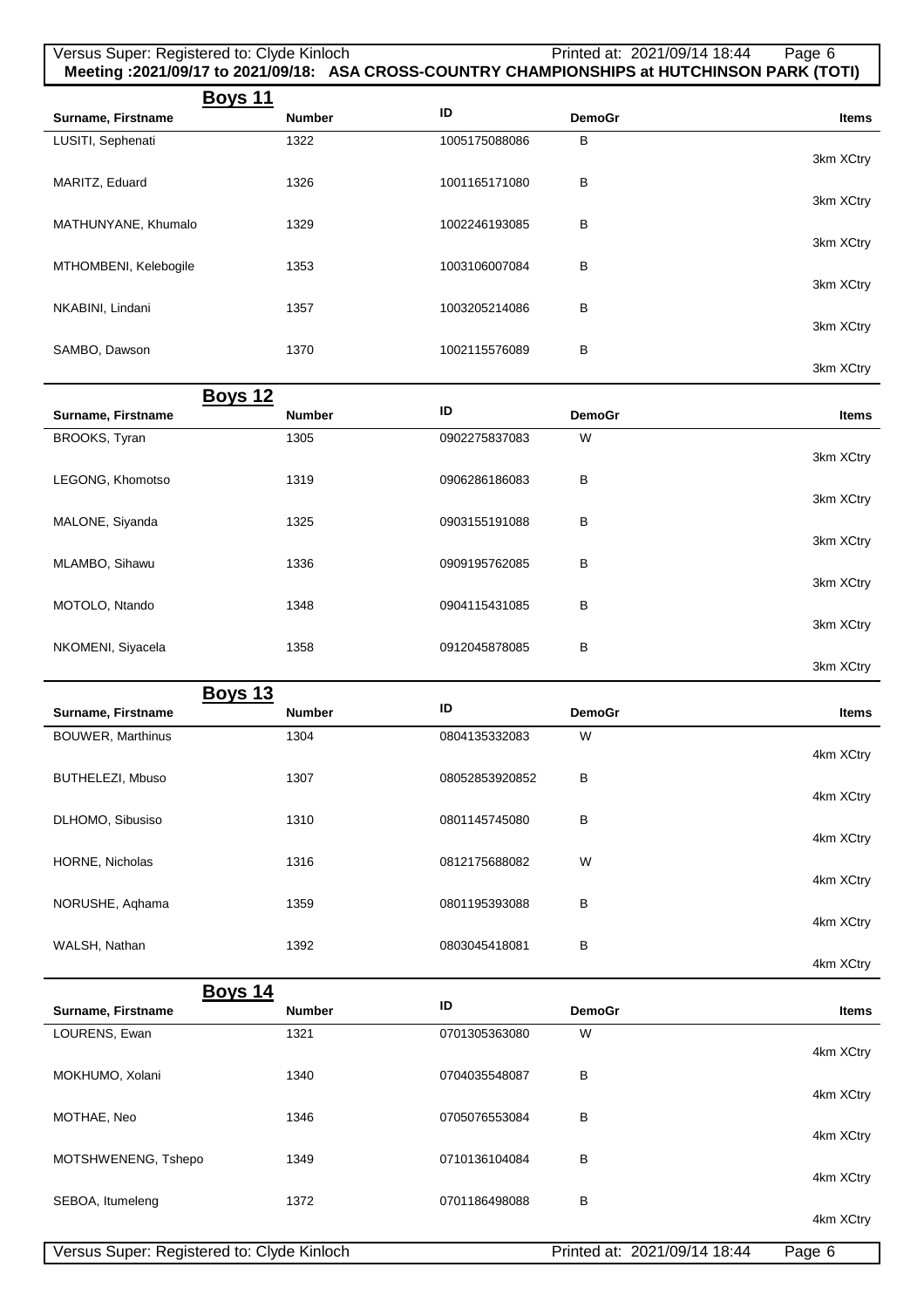## Versus Super: Registered to: Clyde Kinloch Printed at: 2021/09/14 18:44 Page 7 **Meeting :2021/09/17 to 2021/09/18: ASA CROSS-COUNTRY CHAMPIONSHIPS at HUTCHINSON PARK (TOTI)**

SHOSHA, Yamkela

1377 0706165497084 B

6km XCtry

|                    |                |               |               | 4NIII AUU Y  |
|--------------------|----------------|---------------|---------------|--------------|
|                    | <b>Boys 15</b> |               |               |              |
| Surname, Firstname | <b>Number</b>  | ID            | <b>DemoGr</b> | <b>Items</b> |
| MASHIGO, Oratile   | 1327           | 0610115290088 | в             |              |
|                    |                |               |               | 4km XCtry    |
| MFOKAZANA, Lushet  | 1334           | 0606045500083 | в             |              |
|                    |                |               |               | 4km XCtry    |
| MMUTLE, Paballo    | 1337           | 0609136376082 | в             |              |
|                    |                |               |               | 4km XCtry    |
| SMITH, Realeboga   | 1379           | 0611105875088 | B             |              |
|                    |                |               |               | 4km XCtry    |
| STRYDOM, Zane      | 1380           | 0604185521084 | W             |              |
|                    |                |               |               | 4km XCtry    |
| TIMATI, Lutho      | 1384           | 0601305663085 | в             | 4km XCtry    |
|                    |                |               |               |              |
|                    | <b>Boys 16</b> | ID            |               |              |
| Surname, Firstname | <b>Number</b>  |               | <b>DemoGr</b> | <b>Items</b> |
| FANISE, Retshepile | 1311           | 0503195293082 | B             |              |
|                    |                |               |               | 6km XCtry    |
| HICKLEY, Kevin     | 1313           | 0512155230083 | W             |              |
|                    |                |               |               | 6km XCtry    |
| KHELEMITHI, Prince | 1318           | 0503106507083 | В             |              |
|                    |                |               |               | 6km XCtry    |
| MOREPE, Johannes   | 1344           | 0502265294087 | В             |              |

|                     |      |               |   | 6km XCtry |
|---------------------|------|---------------|---|-----------|
| MPELE, Tshepo       | 1350 | 0501086233084 | в |           |
| VAN DEVENTER, Dihan | 1389 | 0502285110081 | W | 6km XCtry |
|                     |      |               |   | 6km XCtry |

| Boys 17                |               |               |               |              |  |
|------------------------|---------------|---------------|---------------|--------------|--|
| Surname, Firstname     | <b>Number</b> | ID            | <b>DemoGr</b> | <b>Items</b> |  |
| MAJA, Tharollo         | 1324          | 0407316241089 | B             |              |  |
|                        |               |               |               | 6km XCtry    |  |
| MBATHA, Thando         | 1331          | 0406306228080 | в             |              |  |
|                        |               |               |               | 6km XCtry    |  |
| MOSWEU, Reatlegile     | 1345          | 0410255272081 | в             |              |  |
|                        |               |               |               | 6km XCtry    |  |
| MSIBI, Sibusiso Calvin | 1352          | 0405165971087 | в             |              |  |
|                        |               |               |               | 6km XCtry    |  |
| ROSSLEE, Jayde         | 1368          | 0401055089080 | C             |              |  |
|                        |               |               |               | 6km XCtry    |  |
| XOZA, Lubabalo         | 1395          | 0406095262084 | B             |              |  |

|                    | <b>Boys 19</b>                             |               |                              |           |
|--------------------|--------------------------------------------|---------------|------------------------------|-----------|
| Surname, Firstname | <b>Number</b>                              | ID            | <b>DemoGr</b>                | Items     |
| BOKABA, Enoch      | 1302                                       | 0306265395088 | B                            |           |
|                    |                                            |               |                              | 8km XCtry |
| NTHOLENG, Karabo   | 1360                                       | 0311275961085 | B                            |           |
|                    |                                            |               |                              | 8km XCtry |
| THOMBELA, Simphiwe | 1383                                       | 0302166024083 | B                            |           |
|                    |                                            |               |                              | 8km XCtry |
| VERMAAK, Marnu     | 1390                                       | 0303315035087 | W                            |           |
|                    |                                            |               |                              | 8km XCtry |
|                    | Versus Super: Registered to: Clyde Kinloch |               | Printed at: 2021/09/14 18:44 | Page 7    |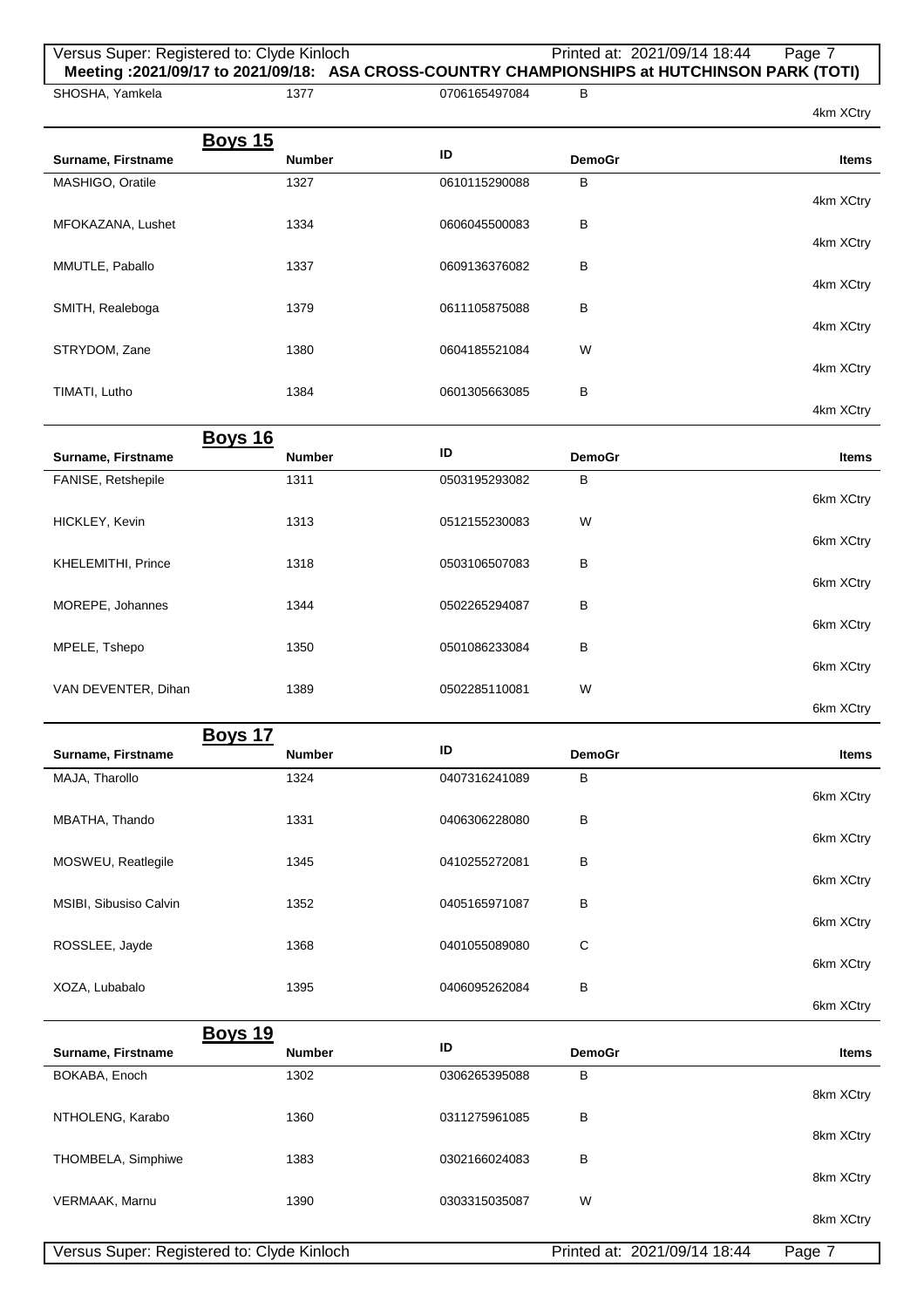| Versus Super: Registered to: Clyde Kinloch |               |               |               | Printed at: 2021/09/14 18:44<br>Page 8                                                       |
|--------------------------------------------|---------------|---------------|---------------|----------------------------------------------------------------------------------------------|
|                                            |               |               |               | Meeting: 2021/09/17 to 2021/09/18: ASA CROSS-COUNTRY CHAMPIONSHIPS at HUTCHINSON PARK (TOTI) |
| VERMEULEN, Jason                           | 1391          | 0303225059086 | W             | 8km XCtry                                                                                    |
| ZIQUBU, Nkanyezi                           | 1396          | 0303145158083 | в             |                                                                                              |
|                                            |               |               |               | 8km XCtry                                                                                    |
|                                            |               |               |               |                                                                                              |
| <b>Men 23</b><br>Surname, Firstname        | <b>Number</b> | ID            | <b>DemoGr</b> | Items                                                                                        |
| CHIDI, Phenyo                              | 1308          | 9905175119081 | B             |                                                                                              |
|                                            |               |               |               | 4km XCtry                                                                                    |
| HLALUKANE, Neo                             | 1314          | 0009265468083 | в             |                                                                                              |
|                                            |               |               |               | 4km XCtry                                                                                    |
| MHLANGA, Chris                             | 1335          | 0107296143087 | в             |                                                                                              |
|                                            |               |               |               | 4km XCtry                                                                                    |
| NTOE, Phemelo                              | 1361          | 0110235202089 | в             |                                                                                              |
|                                            |               |               |               | 4km XCtry                                                                                    |
| PHELEU, Sello                              | 1362          | 9905095325081 | в             |                                                                                              |
|                                            |               |               |               | 4km XCtry                                                                                    |
| SEBOLA, Onkabetse                          | 1373          | 9905015462089 | В             |                                                                                              |
|                                            |               |               |               | 4km XCtry                                                                                    |
| <b>Men 25</b>                              |               |               |               |                                                                                              |
| Surname, Firstname                         | <b>Number</b> | ID            | <b>DemoGr</b> | <b>Items</b>                                                                                 |
| BUCARIZZA, Marko                           | 1306          | 8812225137082 | W             |                                                                                              |
|                                            |               |               |               | 4km XCtry                                                                                    |
| MELAMU, Kabelo                             | 1332          | 9702085351080 | в             |                                                                                              |
|                                            |               |               |               | 10km XCtry                                                                                   |
| MOHALE, Lucky                              | 1338          | 8508215723085 | в             |                                                                                              |
|                                            |               |               |               | 10km XCtry                                                                                   |
| MOLOI, Samuel                              | 1342          | 9304086219083 | в             |                                                                                              |
|                                            |               |               |               | 10km XCtry                                                                                   |
| MOTLHAMME, Boikanyo                        | 1347          | 9508115642087 | В             | 4km XCtry                                                                                    |
|                                            |               |               |               |                                                                                              |
| MPHAHLELE, Ryan                            | 1351          | 9806205160089 | в             | 4km XCtry                                                                                    |
|                                            |               |               |               |                                                                                              |
| NGOBENI, Justice                           | 1355          | 9509055538087 | В             | 4km XCtry                                                                                    |
| REPHOTLE, Johannes                         | 1365          | 9706235601088 | В             |                                                                                              |
|                                            |               |               |               | 4km XCtry                                                                                    |
| SEOPOSENGWE, Nicholas                      | 1375          | 0106265775085 | В             |                                                                                              |
|                                            |               |               |               | 10km XCtry                                                                                   |
| SESEDI, Andries                            | 1376          | 0104106153083 | В             |                                                                                              |
|                                            |               |               |               | 10km XCtry                                                                                   |
| SIBIYA, Nkosinathi                         | 1378          | 9401016791080 | В             |                                                                                              |
|                                            |               |               |               | 4km XCtry                                                                                    |
| TAU, Elvis                                 | 1382          | 9606015692085 | в             |                                                                                              |
|                                            |               |               |               | 10km XCtry                                                                                   |
| <b>Men 35</b>                              |               |               |               |                                                                                              |
| Surname, Firstname                         | <b>Number</b> | ID            | <b>DemoGr</b> | Items                                                                                        |
| LEPHOTO, Lefu                              | 1320          | 8308065726084 | В             |                                                                                              |
|                                            |               |               |               | 8km XCtry Masters Men 35 to 49                                                               |
| MOLETSANE, Moeletsi                        | 1341          | 8605135451084 | в             |                                                                                              |
|                                            |               |               |               | 8km XCtry Masters Men 35 to 49                                                               |
| RHANGANI, Rirhandzu                        | 1366          | 8309285704083 | в             |                                                                                              |
|                                            |               |               |               | 8km XCtry Masters Men 35 to 49                                                               |
| TJAOANA, Pule                              | 1385          | 8201018509089 | В             |                                                                                              |
|                                            |               |               |               | 8km XCtry Masters Men 35 to 49                                                               |